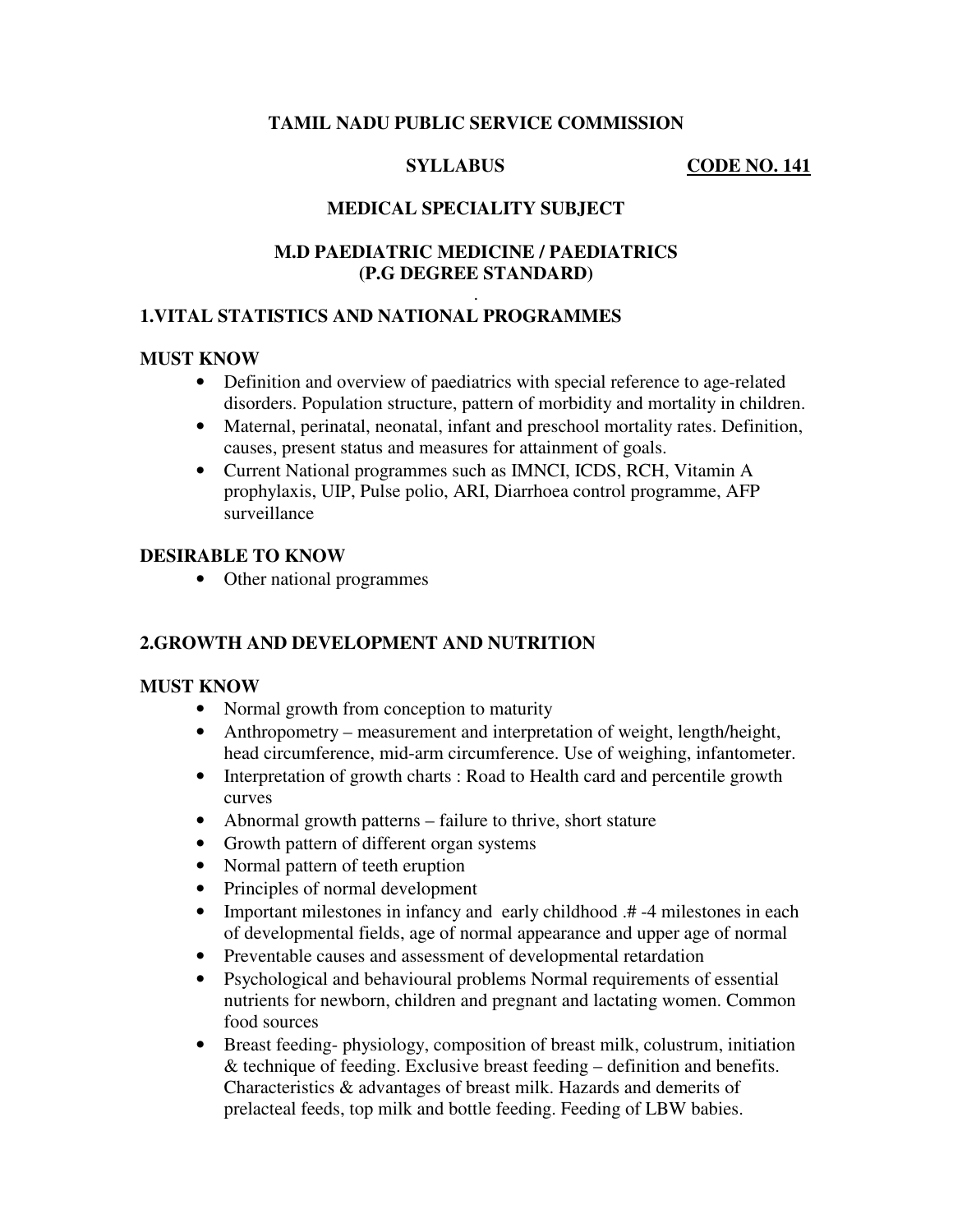- Infant feeding/weaning foods and methods
- Assessment of nutritional status of a child based on history and physical examination
- PEM- definition, classification ( IAP/WELLCOME TRUST), acute vs chronic, clinical features of each, causes and management ( including complications).Planning a diet for PEM
- Vitamins- recognition of deficiencies, etiopathogenesis, clinical features, biochemical and radiological findings, differential diagnosis and management of nutritional rickets & scurvy, hypervitaminosis A & D.
- Adolesent Health Problems.

# **DESIRABLE TO KNOW**

- Measurement and interpretation of sitting height , US: LS ratio and arm span
- Age independent anthropometric measurements
- Sexual maturity rating, Characteristics of transitional and true milk. Prevention and management of lactation failure and feeding problems

# **3.IMMUNISATION AND INFECTIOUS DISEASES**

# **MUST KNOW**

- NIP
- Principles of immunization-vaccine preservation and cold chain
- Types, contents, efficacy, storage, dose, site, route, contraindications, adverse rxn-BCG DPT, OPV, Measles, MMR, typhoid, PPI
- Investigation and reporting of vaccine preventable diseases .AFP surveillance
- Epidemiology , basic pathology, natural history, symptoms, signs, complications, investigations, differential diagnosis, management and prevention of common bacterial, viral and parasitic infection in the region with specific reference to VPD – tuberculosis, poliomyelitis, diphtheria, whooping cough, tetanus, measles, mumps, rubella, typhoid, viral hepatitis, cholera, chickenpox, giardiasis, amoebiasis, intestinal helminthiasis, malaria, dengue fever, AIDS, chickungunya, leptospirosis.

# **DESIRABLE TO KNOW**

- Kala-azar, leprosy, Chlamydia infection.
- Hepatitis B, H .influenza b, pneumococcal, hepatitis A, chicken pox, Meningococcal, rabies

# **4.HEMATOLOGY**

# **MUST KNOW**

• Causes of anemia in childhood. Classification based on etiology and morphology.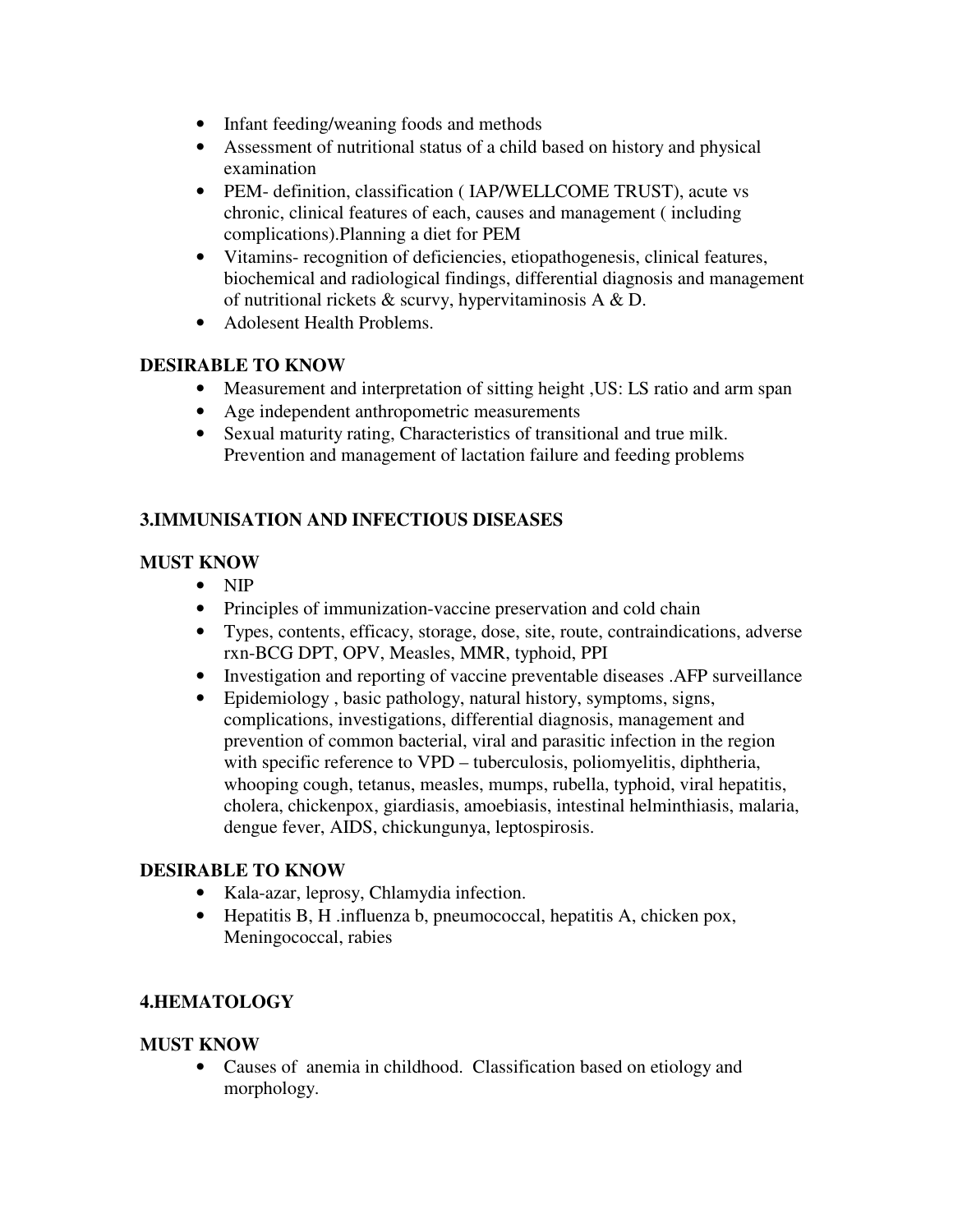- Epidemiology, recognition, diagnosis, management and prevention of nutritional anemia-iron deficiency, megaloblastic.
- Clinical approach to a child with anemia with lymphadenopathy and/or hepatosplenomegaly.
- Epidemiology, clinical features, investigations an management of thalassemia.
- Approach to a bleeding child.
- Diagnosis of acute lymphoblastic leukemia and principles of treatment
- Clinical features and management of hemophilia, ITP.
- Diagnosis and principles of management of lymphomas.

# **DESIRABLE TO KNOW**

- Types, clinical features and management of acute hemolytic anemia.
- Non-thrombocytopenic purpura (Henoch-Schonlein purpura).

# **5.RESPIRATORY SYSTEM**

# **MUST KNOW**

- Clinical approach to a child with cyanosis, respiratory distress, wheezing. Significance of recession, retraction
- Etiopathogenesis , clinical features , complications, investigations, differentiation, diagnosis and management of acute upper respiratory infections, pneumonia with emphasis on bronchopneumonia, bronchiolitis, bronchitis. Acute and chronic otitis media
- Etiopathogenesis, clinical features, diagnosis, classification and management of bronchial asthma. Treatment of acute severe asthma
- Pulmonary tuberculosis –tuberculous infection vs tuberculous disease, difference between primary and post primary tuberculosis. Etiopathogenesis, diagnostic criteria in children vs adults. Diagnostic aids – technique and interpretation of mantoux test and BCG test. Radiological patterns, Chemoprophylaxis and treatment
- Diagnosis and management of foreign body aspiration. Differential diagnosis of stridor
- Pathogenesis, clinical features and management of pneumothorax, pleural effusion and empyema

# **DESIRABLE TO KNOW**

• multidrug resistant tuberculosis, Bronchiectasis, pulmonary cysts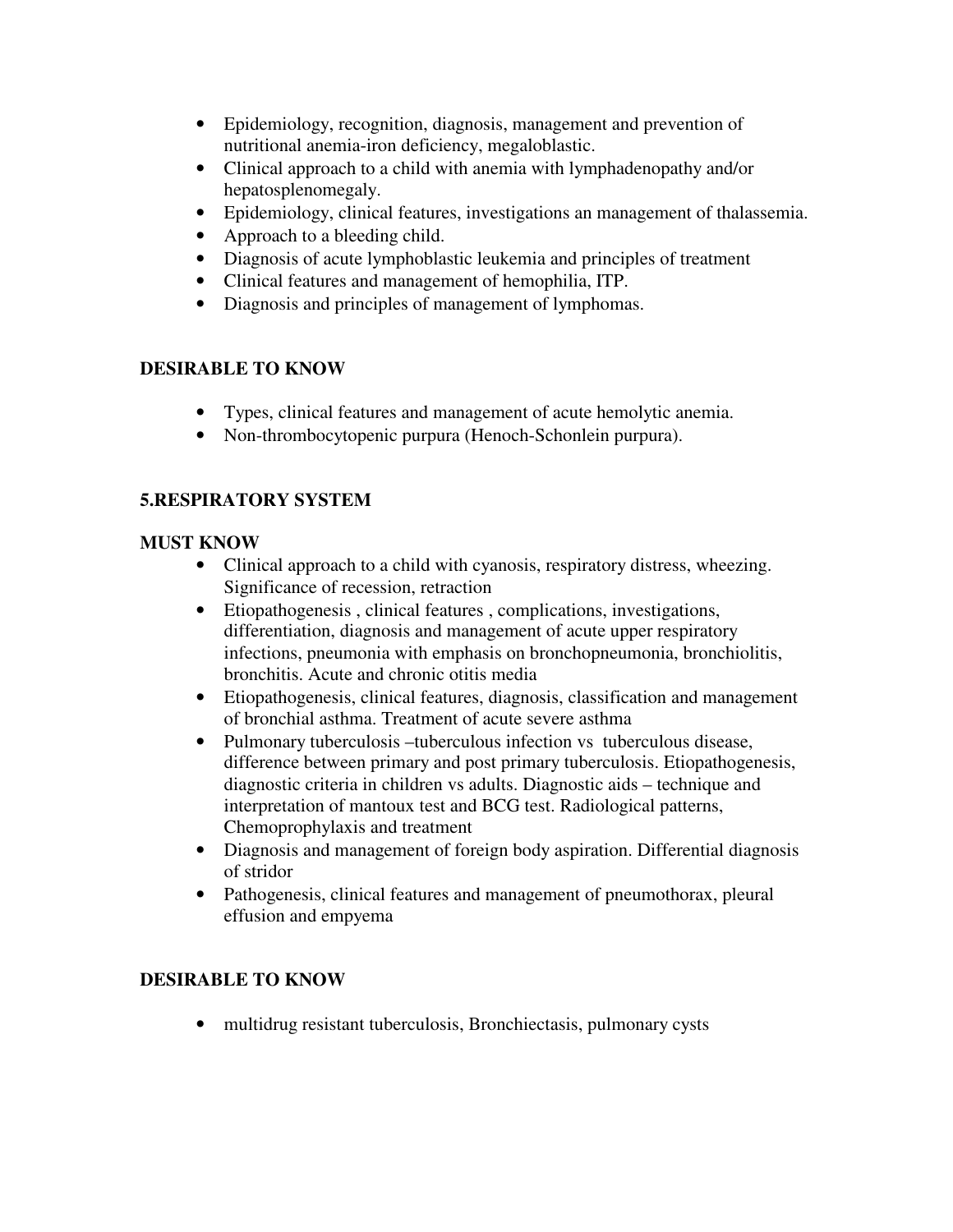# **6.GASTROINTESTINAL SYSTEM AND FLUID ELECTROLYTE REPLACEMENT**

# **MUST KNOW**

- clinical approach to child with jaundice, vomiting, abdominal pain, bleeding, hepatosplenomegaly
- Acute diarrhoeal diseases Etiopathogenesis, clinical differentiation of watery and invasive diarrhea, complications of diarrheal illness. Assessment of dehydration, treatment at home and in hospital. Fluid and electrolyte management. Oral rehydration, composition of ORS, newer low osmolarity ORS, Resomal for malnourished children
- Clinical features and management of acute viral hepatitis, causes and diagnosis of Chronic Liver Disease.
- Common causes of constipation.
- Abdominal tuberculosis.
- Diagnosis and timing of surgery of tracheo esophageal fistula, umbilical and inguinal hernia, hypertrophic pyloric stenosis

# **DESIRABLE TO KNOW**

- Causes, clinical features and management of Portal hypertension, Reye's syndrome, Coeliac disease.
- Drug induced hepatitis.

# **7.CENTRAL NERVOUS SYSTEM**

# **MUST KNOW**

- clinical approach to a child with coma, convulsons, mental retardation
- Clinical diagnosis, investigations, and treatment of acute pyogenic meningitis, encephalitis and tubercular meningitis
- Seizure disorder causes, types, diagnosis, categorization & management of epilepsy . Febrile convulsions- definition, types, management
- Cerebral palsy causes, diagnosis, management
- Acute flaccid paralyses differentiation between polio and Guillan Barre syndrome
- Microcephaly, hydrocephaly, chorea

# **DESIRABLE TO KNOW**

• Infantile tremor syndrome, infantile hemiplegia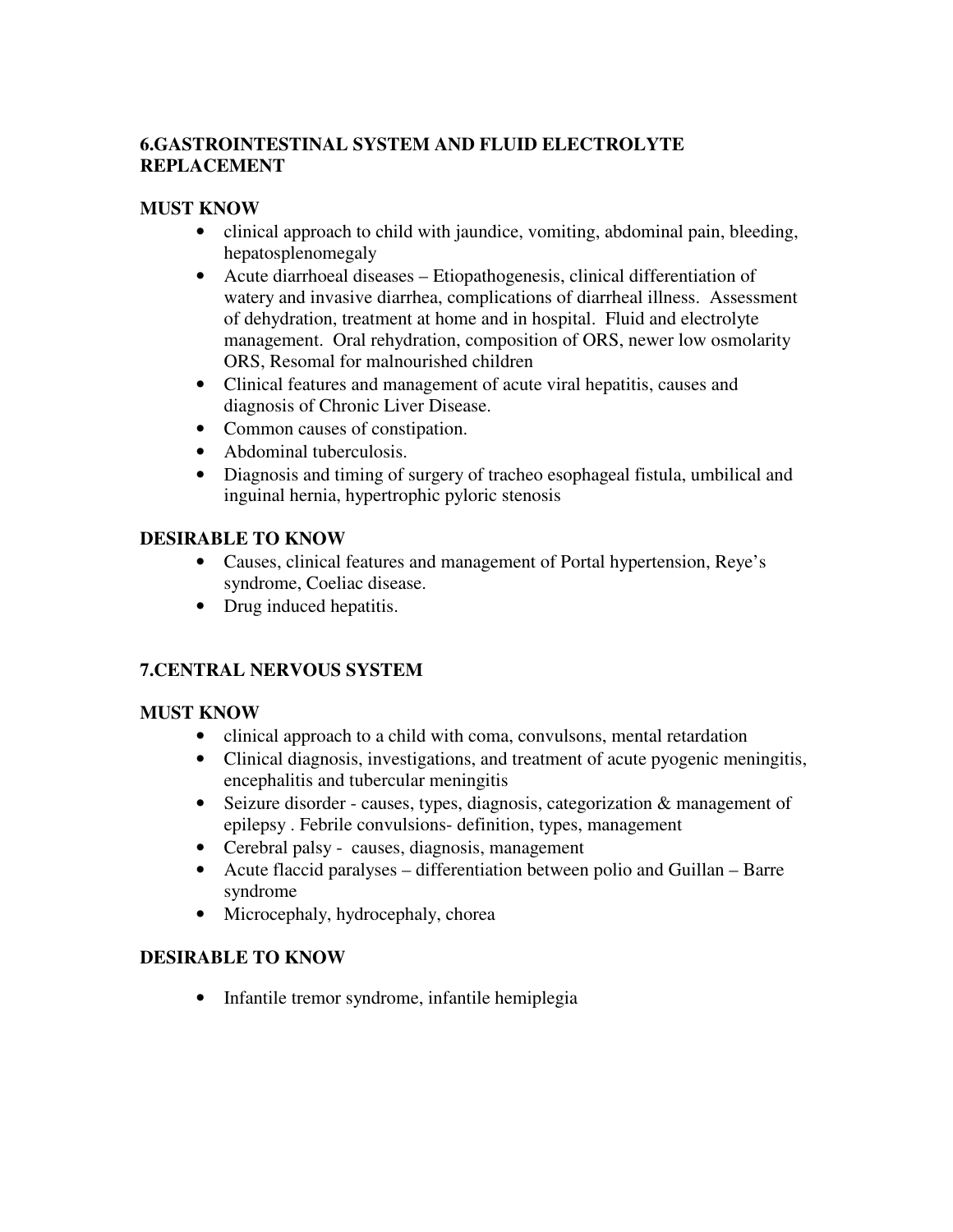# **8.CARDIOVASCULAR SYSTEM**

#### **MUST KNOW**

- Acute rheumatic fever- clinical features, diagnosis, investigation, treatment, prevention
- Recognition of congenital cyanotic and acyanotic congenital heart diseasehemodynamics, clinical features and management of VSD, PDA, ASD and Fallot's tetralogy
- Recognition of CCF in children
- Hypertension in children- recognition and referral

# **DESIRABLE TO KNOW**

• Diagnosis and management of infective endocarditis , pericardial effusion, myocarditis

# **9.GENITOURINARY SYSTEM**

#### **MUST KNOW**

- Acute post streptococcal glomerulonephritis and nephritic syndrome etiopathogenesis, clinical features, diagnosis, complications, and management
- Etiology , clinical features, diagnosis, and management of UTI acute and recurrent
- Acute renal failure—etiology, diagnosis and management
- Causes and diagnosis of obstructive uropathy in children
- Chronic renal failure—diagnosis and management
- Hematuria—causes and diagnosis
- Diagnosis and timing of surgery of hypospadias, undescended testis

# **DESIRABLE TO KNOW**

- Renal & bladder stones
- HUS

# **10.ENDOCRINOLOGY, GENETICS & BEHAVIOURAL PROBLEMS**

# **MUST KNOW**

- Etiology, clinical features & diagnosis of diabetes & hypothyroidism, hyperthyroidism and goiter in children
- Principles of inheritance and diagnosis of genetic disorders
- Down's syndrome
- Breath holding spells, nocturnal enuresis, temper tantrums, pica, conversion disorders, attention deficit disorders, autism (ASD)
- Inborn errors of metabolism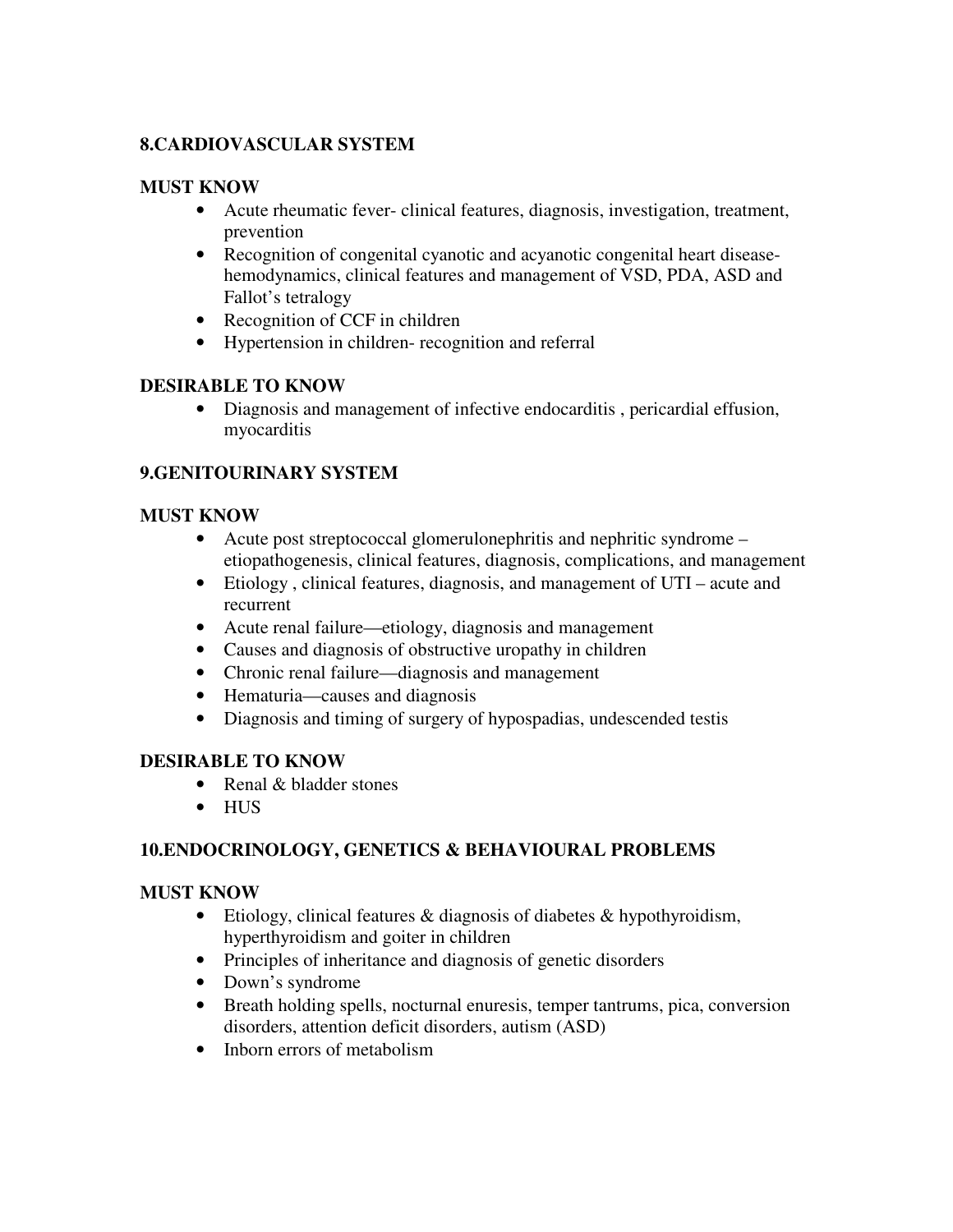# **DESIRABLE TO KNOW**

• Delayed and precocious puberty, congenital adrenal hyperplasia

# **11.NEONATOLOGY**

# **MUST KNOW**

- Definition live birth, neonatal period, classification according to weight gestation, mortality rates.
- Delivery room management including neonatal resuscitation and temperature control.
- Etiology, clinical features, principles of management and prevention of birth asphyxia.
- Birth injuries causes and their recognition.
- Care of the normal newborn in the first week of life. Normal variations and clinical signs in the neonate.
- Breast feeding-physiology and its clinical management.
- Identification of congenital anomalies at birth with special reference to anorectal anomalies, tracheo-esophageal fistula, diaphragmatic hernia, neural tube defects, cleft lip/palate, CTEV
- Neonatal jaundice: cause, diagnosis and principles of management.
- Neonatal infection etiology, diagnosis, principles of management. Superficial infections, sepsis.
- Low birth weight babies causes of prematurity and small-for-date baby, clinical features and differentiation. Principles of feeding and temperature regulation. Problems of low birth weight babies.
- Identification of sick newborn (i.e. detection of abnormal signs cyanosis, jaundice, respiratory distress, bleeding, seizures, refusal to feed, abdominal distension, failure to pass meconium and urine)

# **DESIRABLE TO KNOW**

- Recognition and management of specific neonatal problems-hypoglycemia, hypocalcemia, anemia, seizures, necrotizing enterocolitis, haemorrhage.
- Common intra-uterine infections.
- Transportation of sick neonate.

# **12.PAEDIATRIC EMERGENCIES**

# **MUST KNOW**

- status epilepticus
- status asthmaticus/acute severe asthma
- shock and anaphylaxis
- burns
- hypertensive emergencies
- gastrointestinal bleed